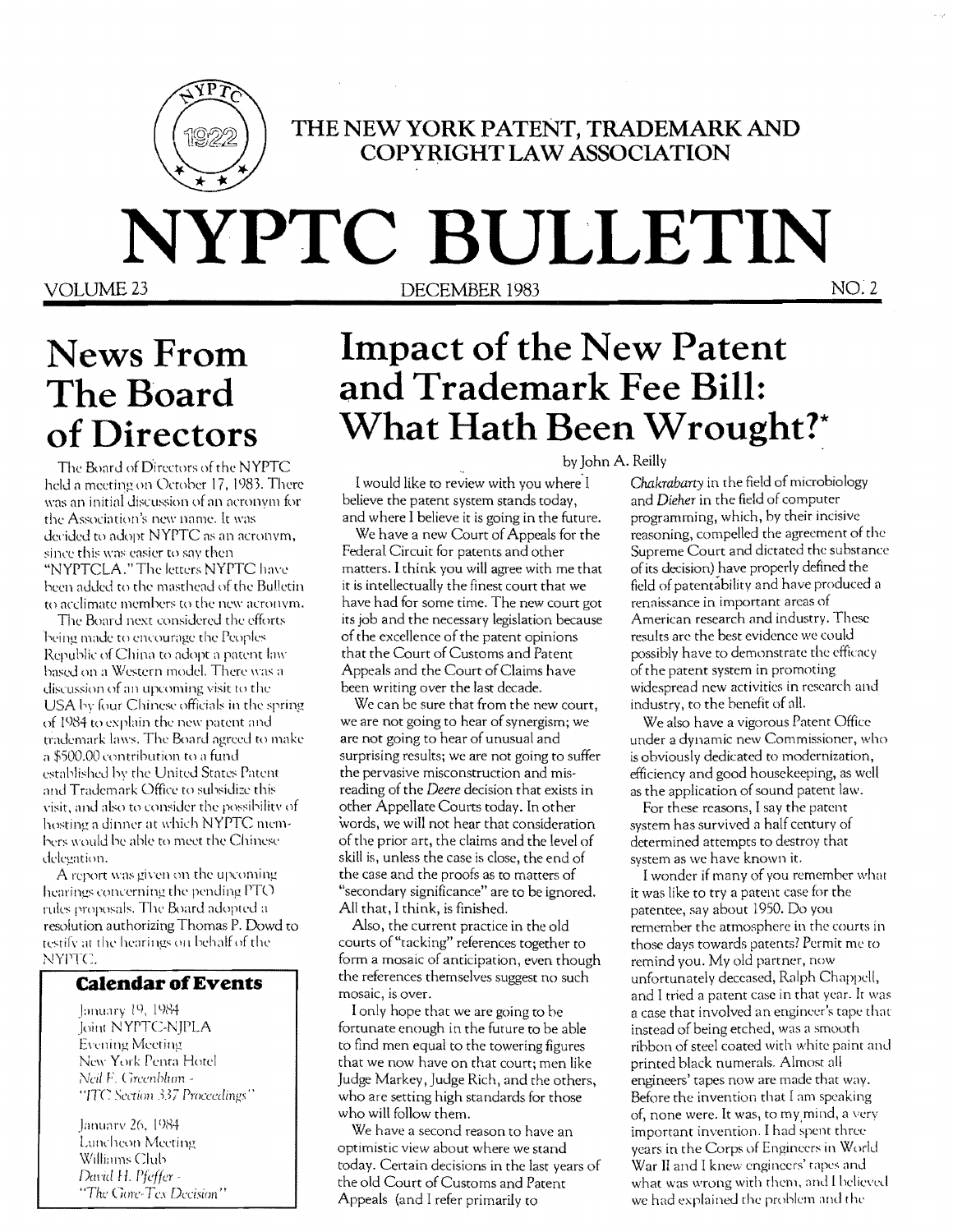effectiveness of the patented solution to the court.

However, in the middle of that trial, the court reared hack and said, what's wrong with the Patent Office when they issue this sort of a patent? The attorney on the other side said - I don't know, your Honor, I am not admitted to practice in the Patent Office and 1 frankly wouldn't want to be, and I don't know what they're doing down there. Need I say, the patent was held invalid.

In those days, I can tell you that people thought patents and patent lawyers were about to become extinct. When I applied for my first job as a patent attorney in New York City in 1947, I was asked if I knew what I was doing. Didn't I realize that there was probably not going to be a profession of patent law in ten years?

It was unfashionable then to sustain patents. We were the advocates, you may remember, of "monopoly," and we were unpopular people. People at that time wrote articles about humorous and ridiculous patents that the Patent Office was supposed to have issued. Judges, when they sustained patents, very often indicated that the decision was not to be published. It was a hard time to stand up for a patentee.

I had the honor of carrying Ted Kenyon's briefcase for over ten years. He was the happy warrior; he never quit; he never lost his smile, and I don't have to tell you that he was an excellent trial lawyer, and he won many patentees' cases, with or without me. But I can tell you that we had some hard days together in court when it was very difficult to smile.

Let me give you another examplc. When the argument in the Adams case was to be heard before the Supreme Court, and I entered that morning to hear the arguments in *Deere,* the benches along the sides of the courtroom where the judges' guests sit were full of children. The judges had invited children because that was the day the parent lawyers were appearing. We put on our show, with our charts and drawings, pliers and screwdrivers and a little light that went on. We did everything we were expected' to do, and maybe more. It all helped, and, to my gratification, as matters proceeded, we received a very courteous and friendly reception from the Court; but it was hard to open when you felt that the odds were against you and that possibly your entertainment value was the best thing you had going for you.

Only a short time before the *Deere* and *Adams* arguments, a prominent member of the patent bar spoke to an audience which included at least one Supreme Court Justice and said that the Supreme Court in the coming three patent cases was going to

hold all the patents before it invalid. And I think that was what was expected by everyone, myself included.

You should also know that a few hours after I concluded my speech on the *Adams*  case before the APLA annual meeting in Washington on October 13, 1966, just after the *Adams* decision was handed down, the tape of my speech and the notes of the stenographer who was then transcribing my speech, were taken from her by some representatives of the Department of Justice. They were returned a few days later with an apology to me. They should have apologized to the stenographer.

In any event, I did not feel that that act was a friendly or proper one, but I was not surprised.

Why was it so difficult for a patentee's lawyer in those days? It was not only the pervasive lack of sympathy, and indeed, hostility that existed towards patents. It was also the shifting legal sands upon which we stood, particularly in the 1950's.

I don't know if you remember the chronology of Supreme Court decisions over the last half century, but just let me review the major patent ones. I think they will bring back some interesting memories. In 1936, pre-World War II, there was *Cuno,*  the "flash of genius," a very puzzling standard to know how to prove up to. Then the *Ray-O-Vac* decision was handed down. It was so good that it stands out in retrospect like a sore thumb, but unlike a sore thumb, much ignored. And then after World War II, there was the *Great A&P*  case; you remember, the whole had to be somehow greater than the sum of its parts, and in the concurring opinion by Mr. Justice Douglas, the criteria was that one must push back the frontiers of chemistry and physics and make a distinctive contribution to scientific progress. Hard standards to meet.

And then, almost simult aneously with the *A&P* decision, an incredible event occurred, the Patent Statute of 1952 was enacted and we owe our thanks to the dedicated lawyers and judges who pushed it through  $-$  Giles Rich, Henry Ashton, Pat Federico and many other people. They moved the mountain for us.

Then we waited long years until 1966, when *Deere* was handed down - *Deere*, *Calmar* and *Adams. Deere* is a fine decision, if you read all of it, but it has been misread by more than half of the Courts of Appeals ever since. These Courts say, read *Deere* up through page 17, stop when you reviewed the prior art, claims and skill level. Only if it's a close case do you go on to what *Deere*  says on pages 18 and 35-36, where the Court specifically taught that one *should*  look at the secondary factors. Let me

add, the rationale ofthe *Adams* decision stands for the same proposition, a Court must look at all the proofs. How else did the Supreme Court decide *Adams?* 

And after that, we had the decisions on synergism, and you know the confusion that has caused, and is still causing, in the various Courts of Appeals and elsewhere.

And these were the shifting sands on which you stood when you were arguing cases for the patentee up until now. That is why the new court and the other developments, which I have referred to, are so important. I mention this not because you don't know it, you all know about it; but I want to remind you of where the Patent Office stood through those fifty years of shifting Supreme Court decisions, the Patent Office stood firm, fair and consistently right with its head bloody but unbowed.

I don't know what your experience has been, but I cannot recall ever reading a Patent Office action or an important Patent Office decision that called for a flash of genius, or a whole greater than the sum of its parts, or one that referred to synergism.

Nor have I ever seen a Patent Office decision that misread the *Deere* decision. Indeed, I believe the Patent Office rules provide that if proofs of matters of "secondary significance" are offered, they must be considered, and I believe the new Court of Appeals for the Federal Circuit has just said that again.

During the last half century, while the courts were criticizing the work of the Patent Office, the Patent Office went right about its business of issuing patents. And that is the vital job of the Patent Office, and it is not entrusted to the courts except in a very limited area and only if the Patent Office has refused to issue a patent. It is the vital job of the Patent Office to issue patents, all kinds of patents, important patents, lesser patents, valid patents and dubious patents, and maybe invalid patents.

And I want to tell you why it's important that the Patent Office not be hindered in that task.

The antimonopolistic effect of patents is uniformly overlooked. There has been a half century of propaganda but a lack of incisive analysis of the true effect of patents. I will tell you that patents are what destroy monopolies. Bert Adams destroyed a large part of the meteorological battery monopoly in this country with his patent. Other important industries have been penetrated by the impact of patents, and competition has been greatly fostered. Remember Major Armstrong and frequency modulation.

Experienced patent lawyers know that the so-called "forest of patents" that some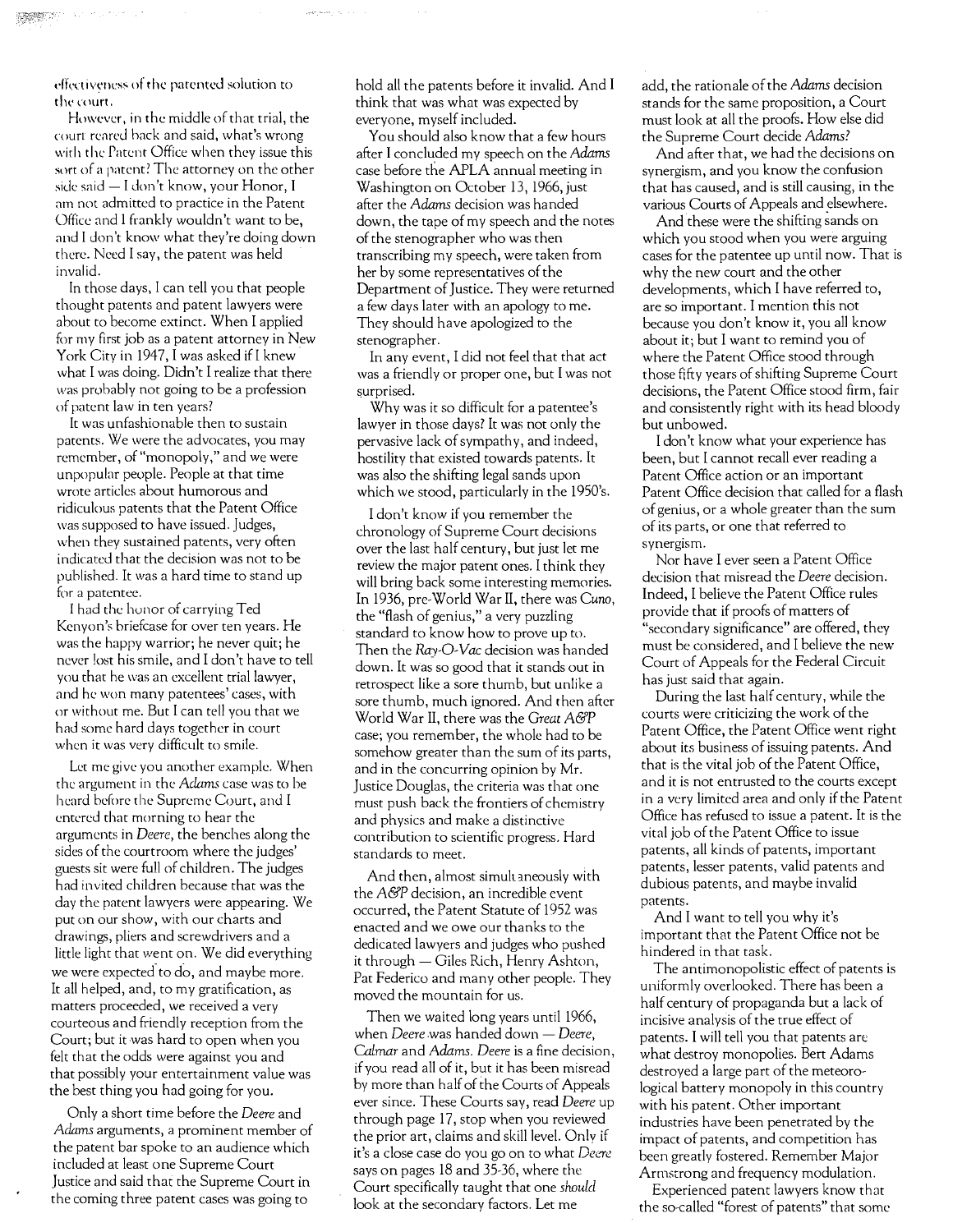organizations are reputed to cultivate is as effective a defense as the Maginot Line.

Another important effect of United States patents lies in the skillful use of their foreign counterparts. Those of you who practice international patent law, and it becomes more and more important every day for our domestic companies to do so, know that it is by those foreign counterparts, and foreign proceedings based on them, that you break into foreign markets and smash the monopolies that are structured abroad by the giant combines that American industry faces when it tries to enter foreign markets.

When we penetrate the Japanese market. if we ever do, it will be with patents; Japanese patents based on American inventions, and if the inventions are meritorious, as they will be I am certain, we will be welcome.

Sometimes United States patents that are of dubious validity in the United States are valid and extremely important in foreign countries. Standards differ abroad, and the writ of United States Courts does not run far beyond the continental limits of the United States in many patent matters. Domestic Courts should be told this when they evaluate United States patents. United States patents affect greater territorial areas and greater interests than simply those of their place of origin. Such considerations should affect the ultimate decision on patentability.

Patents protect our vital domestic interests against foreign penetration by competitors having the competitive advantage of a low standard of living for their people. I do not need to tell you about the present plight of those industries in the United States that have had a longtime practice of ignoring patents. It is one of the reasons there are so many people unemployed in the neighborhood of Detroit.

The Patent Office deserves to be permitted to do its vital job, without criticism by the Courts, including the Supreme Court. The record of the Patent Office is better than the record of the courts, and the Patent Office deserves praise (or having ignored, and rightly ignored, the criticisms so freely cast upon it over the last fifty years.

Having given you my views on where we stand today, you may well ask  $-$  what is the problem that I wish to discuss with you tonight, why did I ask to have the privilege of addressing you?

There is a cloud on the horizon, I believe, and the cloud that I refer to is the method of determining patent fees in the future based upon the expenses of the Patent Office. I believe that the power to tax is the power to destroy, and this is a powerful tax. It is a tax that is not

regulated by Congress but is passed over to the Patent Office to levy based upon the amount that it spends, and it falls at the same rates upon the shoulders of a small and limited class of people, whether they be rich or poor, small or great. It is a most regressive tax. The Patent Office now possesses the power to levy this tax.

You know the fees. Over the life of a patent, for a large company, \$3,200; for an individual or a company with less than 500 people or employees (which seems to be quite a range to me), half that. No third bracket, no special bracket for an individual or, say, for an individual and four employees.

No one has raised the question of whether or not a "no fee" basis for some group might be fair. Nobody even suggests 'that it be the other way around, that somebody should receive a fee for making a disclosure.

And what is going to happen in the future? Will fees go up? How many of you read an article that appeared in Forbes Magazine for February 28, 19837 There, a reporter had an interview with the new Commissioner of Patents, Mr. Mossinghoff, for whom, as I have told you, I have the greatest respect. It is reported in that article, that the Patent Office is adding 500 new professional staff members on top of 330 already hired in the last two years. The projected costs are up to \$300 million. It goes on to state that much of that cost will be borne by inventors and that in the recent past, the average fee cost for a patent has been increased from \$230 to \$3,200.

And then there is a quote, which I would like to read you. This is alleged to be a quote from the Commissioner of Patents. He is supposed to have said, "The trade off was between a patent system that was falling off the rrack and a modern one that would serve inventors but that would cost them."

I doubt if the Commissioner said that. It is wrong, very wrong. It should not "cost" inventors, and when I speak of inventors, I don't mean only sole, indigent inventors. I also mean the companies that support inventors. I include the research and development and engineering companies, and I don't care how large they are.

At the very moment when the fuel of interest is to be added to the fire of genius, the fire gets hit with cold water  $-$  a big bill for filing and issuing. It has, I think, and will have, a chilling effect.

You patent lawyers know this well. All patent attorneys have their indigent, lone inventors. We have never had to go looking for *pro bono publico* work. It has always been with us, like the poor. I have never known a patent attorney, private or employed by a corporation or elsewhere,

who wasn't filing applications for some poor fellow on a "no charge" or a "little charge" or on a "pay me when you can" basis. But what now? You can't pay the fees for those people. It is unethical. Where will the fees come from? They won't come, and the little inventor will disappear and we will all be losers. Not only patent lawyers. I'm talking about all the people in the country. And when I say, they won't come, I include the research and development and engineering companies who will cut back, too.

Let me ask you, where would Bert Adams have been today? He borrowed every penny he ever spent on his patents. He never had \$100 to spare. Today, he never could have afforded to file or issue. Today, he never could have paid the maintenance fees.

For ten years after the Adams patent issued, no one showed any interest in it that they admitted to. Bert could not have paid maintenance fees and the United States Government would have been able to steal his invention and practice it in secret, as it did in that ten-year period, without ultimately having to pay, as it did have to pay.

The fee bill does not even provide for a *forma pauperis* proceeding. It does not provide for any retroactive right to sue, if maintenance fees are not paid, and a secret infringer is later discovered.

But it's not just a matter of protecting the individual inventor. There is no profit to this country in soaking organizations, large or small, corporate or otherwise, that' are engaged in research, development, engineering and trying to introduce new products here and aroad. You know the importance of some of the new products we are talking about. We have all been reading, panicularly since *Chakrabarty,*  about the explosion in microbiology, and the commercialization of microbiological research and new microbiological products. The technical publications. indeed, even the newspapers, are full of information about cloning, antigen targeting, new vaccines, new methods of detecting disease, new remedies, and the possibility that malignancy may ultimately be rendered nothing more than the mechanism that gives beneficial clones immortal life. Some people listening to me tonight are going to have their lives greatly extended by the results of research that is filling disclosures to the Patent Office at this moment.

These events prove that disclosures are for the public benefit, and patent protection gets them to the public for the benefit of the public, fast. Such disclosures must be encouraged and the right to patents preserved.

These new tax-fees in the Patent Office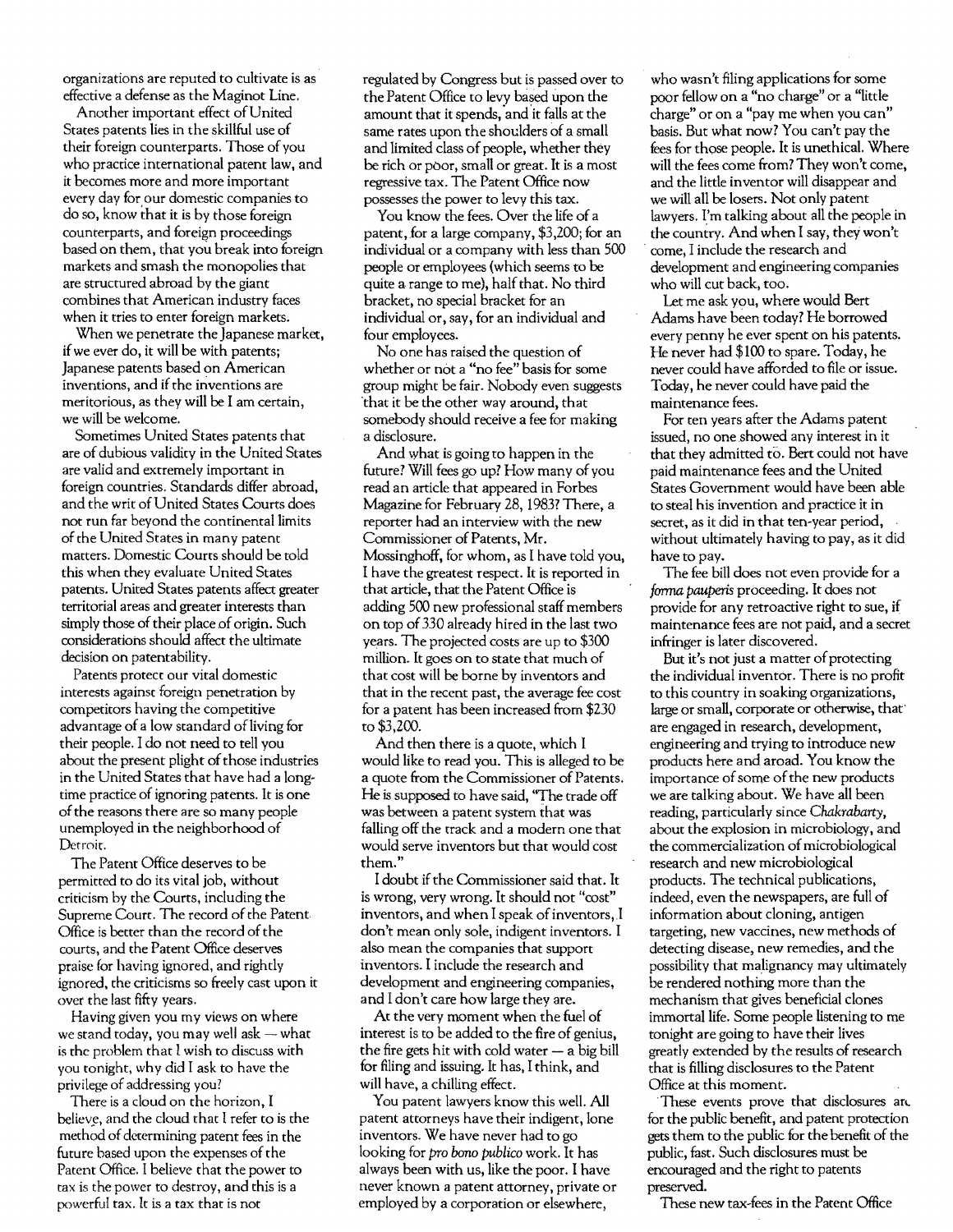will reduce research and engineering and development budgets just when we need them most. It will reduce the number of disclosures and the number of patents, foreign and domestic, just when we need them most.

Over the years, the cumulative effect of these tax-fees will slow down and irreparably injure our research, development and patent positions here and abroad. And have no doubt that our foreign competitors will take advantage of it, while at the same time they continue to do what they are doing now, which is to hamper our efforts to compete. If you believe in free trade. as we say we do, you cannot at the same time hobble our ability to compete, research-wise, invention-wise and production-wise.

So where do we go? What do I have to offer concerning this problem? I agree that the Patent Office needs \$300 million and more, much more, and should have it. The only question is  $-$  where should it come from? Let us review that problem because I submit it should not come from the inventors or the companies that hire them. Inventors should not have to pay for the cost of the Patent Office any more than doctors have to pay for the cost of hospitals. If we tax inventors and their companies for making a disclosure, this is what we accomplish; we stultify the number of disclosures, we stultify the progress of science, we promote the use of trade secrets and we force inventors to huy the right the Constitution says they arc entitled to have, and then we force them to continue to pay to keep the right alive.

Why tax patents during their lives? Is it because foreign governments arc doing it? Is that a good reason? Is there something bad about patents that continue to live? If there is, why do we have any? If we have them, why should we continue to tax them throughout their lives?

Let me read the Constitution to you. "The Congress shall have power to promote the progress of science and useful arts by securing for limited times to authors and inventors the exclusive right to their respective writings and discoveries." Do you promote the progress ofscience by enacting a special tax, over and above general taxes, levied only on inventors, just at the moment when they, or their supporters, are making a disclosure for the public benefit? I think not. These tax-fees controvert the purpose ofthis clause of the Constitution. They do not promote the progress of science, they stultify it.

What can be done to minimize this damage? When I conclude, I am going to say again that there is only one thing to do ultimately, and that is to have the costs of the Patent Office borne by its

beneficiaries, the American public.

But in the meantime, if the Patent Office is not supported by general taxation, what should be done? I think first of all that the Patent Office should not waste any of its valuable time on *'inter partes* disputes. The Patent Office reviews some 80,000 applications or more a year. This is vital to the health of the country. The courts try 200,300. at the most 350 patent cases a year involving only the interests of several parties and maybe a couple of interested bystanders in the industry. Let the courts take care of all *inter partes* disputes, all interferences, oppositions and contested reissues. The work ofthe Patent Office is too important to be interrupted or slowed by something that can be handled by the federal courts, and federal courts do not charge the litigants the salaries of people who work on the case.

As·far as the disciplinary proceedings are concerned, and I am beginning to read more and more about them in the Official Gazette, I say, put them where they belong, give them back to the bar associations. That is what a bar association is for. It is the duty of bar associations to discipline attorneys. As to patent agents, who are not members of the. bar, let the Patent Office handle only that.

If the Patent Office is determined to keep these *inner partes* proceeding, at least do not put their cost on the bill of applicantinventors. Why should an ordinary inventor or an ordinary company, who is simply applying for a patent, pay the costs of a gigantic interference between, let us say, two of the largest organizations in the country, where the cost over a period of 5, 10 or 15 years may run to many millions of dollars, and absorb the time of many experienced Examiners? Is that to be paid for by a man who simply wants to file a patent application? That hardly seems equitable or right. and the same goes for oppositions and disciplinary proceedings, and the like, as well.

There are lots of ways to raise money besides soaking the inventors. I will give you some alternates; I don't know how popular they will be.

Let us tax patent attorneys \$1,000 per man per year. You're laughing, but do you think that's bad? I think it's better than taxing inventors, and I am ready to pay, but I don't think it should be our burden any more than it should be the inventor's burden.

Or how about some revenue from patent copies? Wouldn't you like to be able to buy a printed copy of a patent once again? Unless you order a printed copy right after the patent issues, you never can get one. The Government Printing Office is apparently doing something much more important. I would like to see the Patent

Office contract out the printing of patents to a private contractor and charge \$5.00 for a printed copy. Let that have a Crown copyright on it so it can't be duplicated, but if you would like one that you can photocopy, make the cost \$25.00. Let's have the printed copies available from an entreprenuer so you can get them on 24 hours' notice.

Well, if you don't like any of those, how about a tax on every assignment, every license, every agreement concerning patents, and make recordation of all compulsory?

Or how about a tax on every device or package or label that bears a patent or trademark marking, and make marking compulsory?

Or if you don't like that, how about taking half the fines collected by the Department of Justice? And if that makes you laugh, remember, the Department of Justice wanted a piece of the action from the Patent Office when the fee bill was going through Congress.

If all else fails, there is always the registration system of France, a very disadvantageous alternative.

I suggest to you that the Patent Office at the present time needs someone like Mr. Volcker, the Chairman ofthe Federal Reserve Board, to keep down the inflation on fees that have to be paid, or possibly a committee appointed by the patent bar to assist the Commissioner of Patents in finding ways to produce revenue, without taxing inventors.

I suggest that the Patent Office needs a program, and the program might be to try to find sufficient economics to reduce the fees by half over the next five years, or the program might be to obtain its funds from general tax revenues.

I say again, I agree the Patent Office needs \$300 million and more for expansion and organization, but let us not take it from inventors, but rather from all of us, all the people who benefit from patents.

As patent lawyers, we cannot stand by and permit the Patent Office to be preserved at the cost of destroying that grand part of the American dream, the Patent system of Edison, Westinghouse, Fermi, and yes, Adams.

It's up to you, my fellow patent lawyers, to build a program to secure the legal passage of intelligent legislation, designed to supply the financial needs of the Patem Office without stultifying disclosure and invention and the issuance of patents. We need to fund the Patent Office from general tax revenues, and no other way.

We have a public duty, in my view, to ourselves, to our profession, to the Patent Office and the patent system, as well as to the country, to protect what we know right well is of primary importance to all.